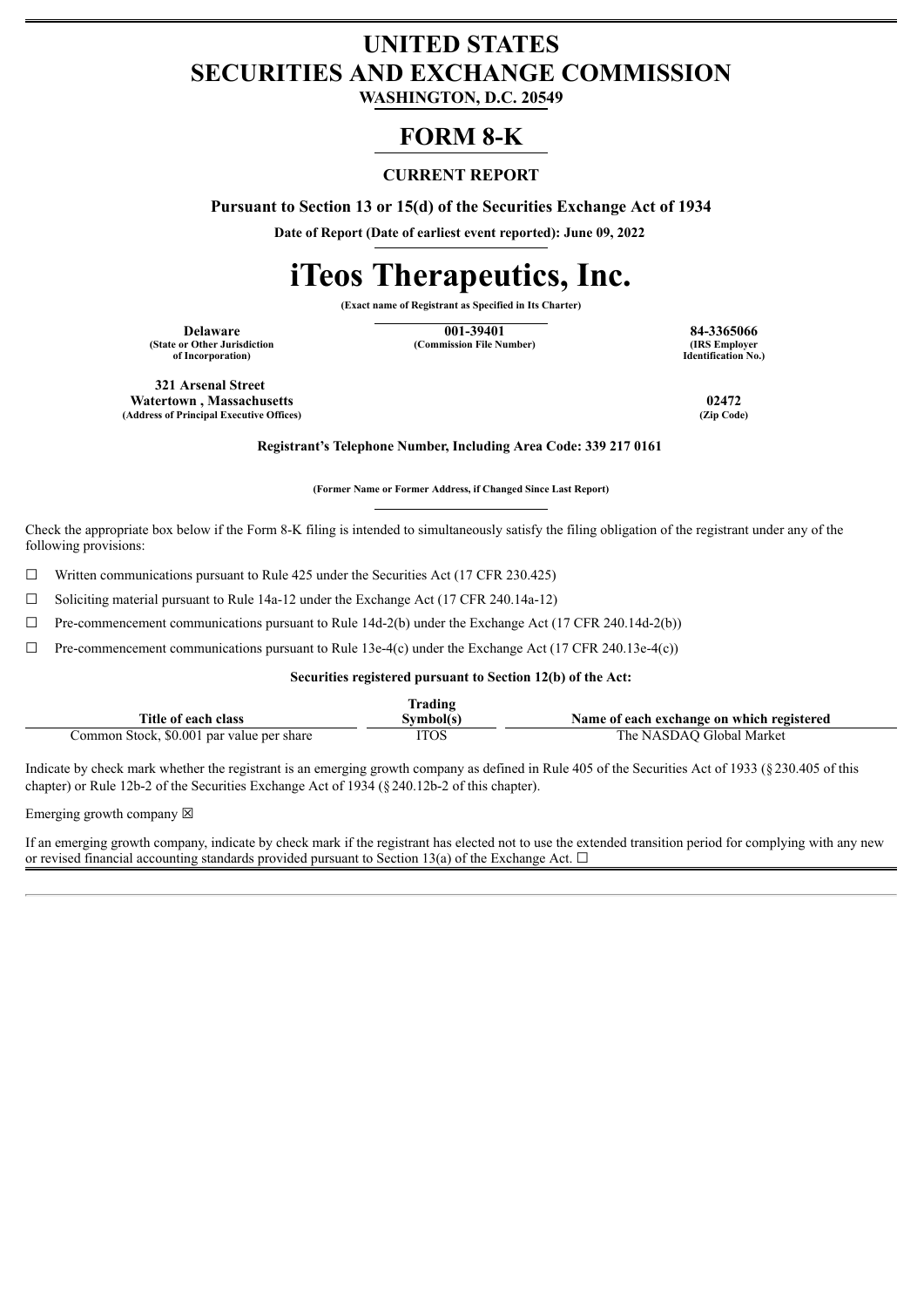#### **Item 5.07 Submission of Matters to a Vote of Security Holders.**

iTeos Therapeutics, Inc. (the "Company") held its Annual Meeting of Stockholders (the "Annual Meeting") on June 9, 2022. As of April 18, 2022, the record date for the Annual Meeting, there were 35,524,135 shares of the Company's common stock outstanding and entitled to vote at the Annual Meeting. There were 32,032,817.860388 shares of common stock entitled to vote at the Annual Meeting present online or represented by proxy, which represented 90.19% of the outstanding shares entitled to vote at the Annual Meeting, and which constituted a quorum for the transaction of business. The Company's stockholders voted on the following matters, which are described in detail in the Company's Definitive Proxy Statement filed with the U.S. Securities and Exchange Commission on April 25, 2022: (i) to elect Aaron Davis, Ann D. Rhoads, Matthew Roden and Tony Ho as Class II directors, to each serve for a three-year term expiring at the Company's 2025 annual meeting of stockholders and until his or her successor has been duly elected and qualified, or until his or her earlier death, resignation or removal ("Proposal 1"); (ii) to approve the Company's Amended and Restated 2020 Stock Option and Incentive Plan ("Proposal 2"); and (iii) to ratify the appointment of Deloitte Bedrijfsrevisoren / Réviseurs d'Entreprises BV/SRL as the Company's independent registered public accounting firm for the fiscal year ending December 31, 2022 ("Proposal 3"). The final voting results for the Annual Meeting are as follows:

The Company's stockholders approved the Class II director nominees recommended for election in Proposal 1. The votes cast at the Annual Meeting were as follows:

| <b>Class II Director Nominee</b> | For               | Withheld  | <b>Broker Non-Votes</b> |  |
|----------------------------------|-------------------|-----------|-------------------------|--|
| Aaron Davis                      | 20.708.026.860388 | 9.863.897 | .460.894                |  |
| Ann D. Rhoads                    | 23.205.209.860388 | 7.366.714 | 1.460.894               |  |
| Matthew Roden, Ph.D.             | 25.873.941.860388 | 4.697.982 | .460,894                |  |
| Tony Ho, M.D.                    | 24.760.463.860388 | 5,811,460 | .460,894                |  |

The Company's stockholders approved Proposal 2. The votes cast at the Annual Meeting were as follows:

| For                        | Against                   | Abstain | $-$<br><b>Broker Non-Vote</b> |
|----------------------------|---------------------------|---------|-------------------------------|
| +.860388<br>15 547<br>.184 | 5.012.352<br>$.912.332 -$ | 12,387  | .460.894                      |

The Company's stockholders approved Proposal 3. The votes cast at the Annual Meeting were as follows:

| For                         | Against  | Abstain | Non-Vote<br>Broker |
|-----------------------------|----------|---------|--------------------|
| .860388<br>594<br>ിറ്റ<br>້ | ٦4<br>-- | 9,869   |                    |

No other matters were submitted to or voted on by the Company's stockholders at the Annual Meeting.

#### **Item 9.01 Financial Statements and Exhibits.**

Exhibit No. Description 99.1 iTeos [Therapeutics,](#page-3-0) Inc. Amended and Restated 2020 Stock Option and Incentive Plan<br>104 Cover Page Interactive Data File (embedded within the Inline XBRL document) Cover Page Interactive Data File (embedded within the Inline XBRL document)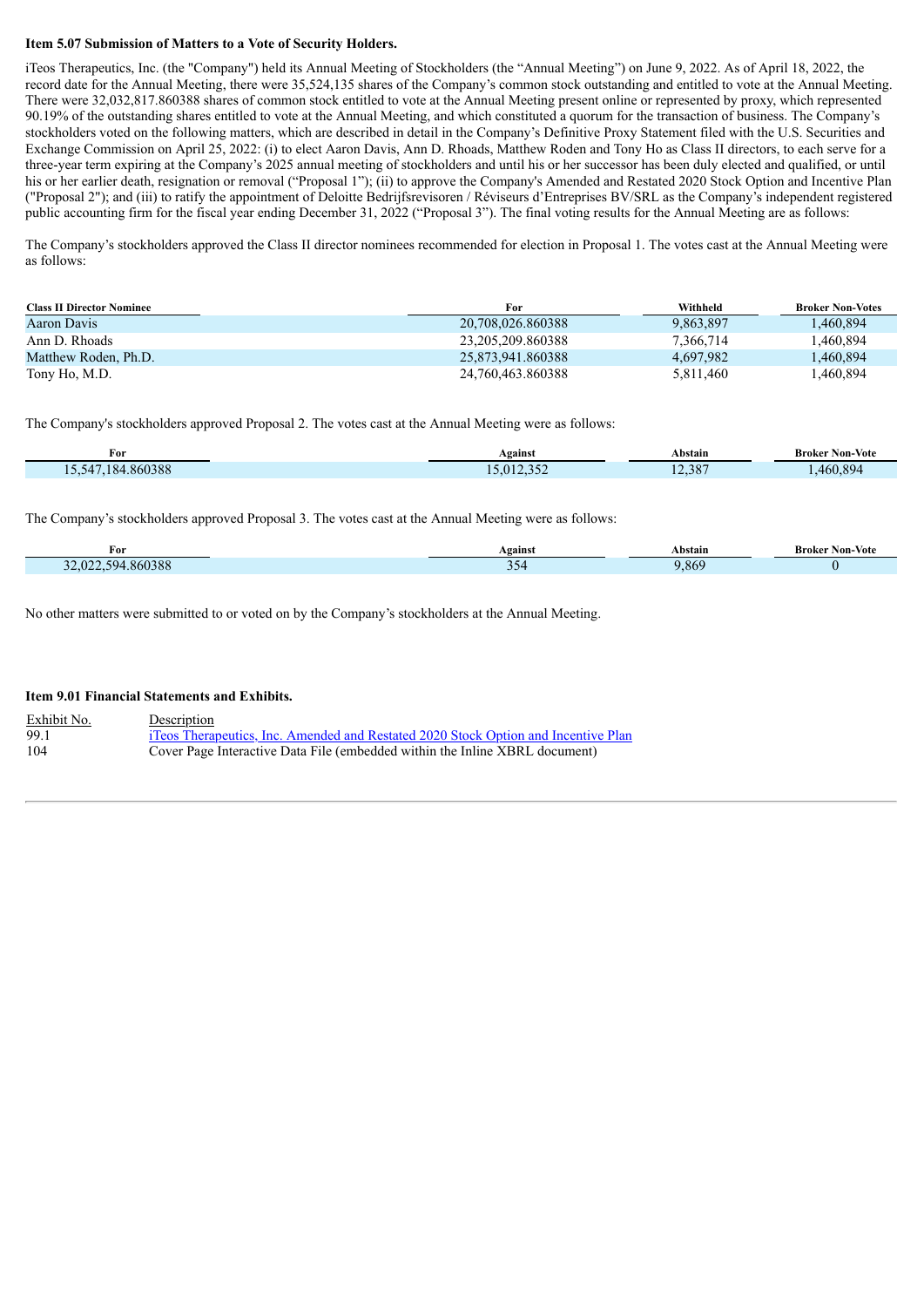#### **SIGNATURES**

Pursuant to the requirements of the Securities Exchange Act of 1934, the registrant has duly caused this report to be signed on its behalf by the undersigned thereunto duly authorized.

iTeos Therapeutics, Inc.

Date: June 13, 2022 By: /s/ Michel Detheux

Michel Detheux, Ph.D. President and Chief Executive Officer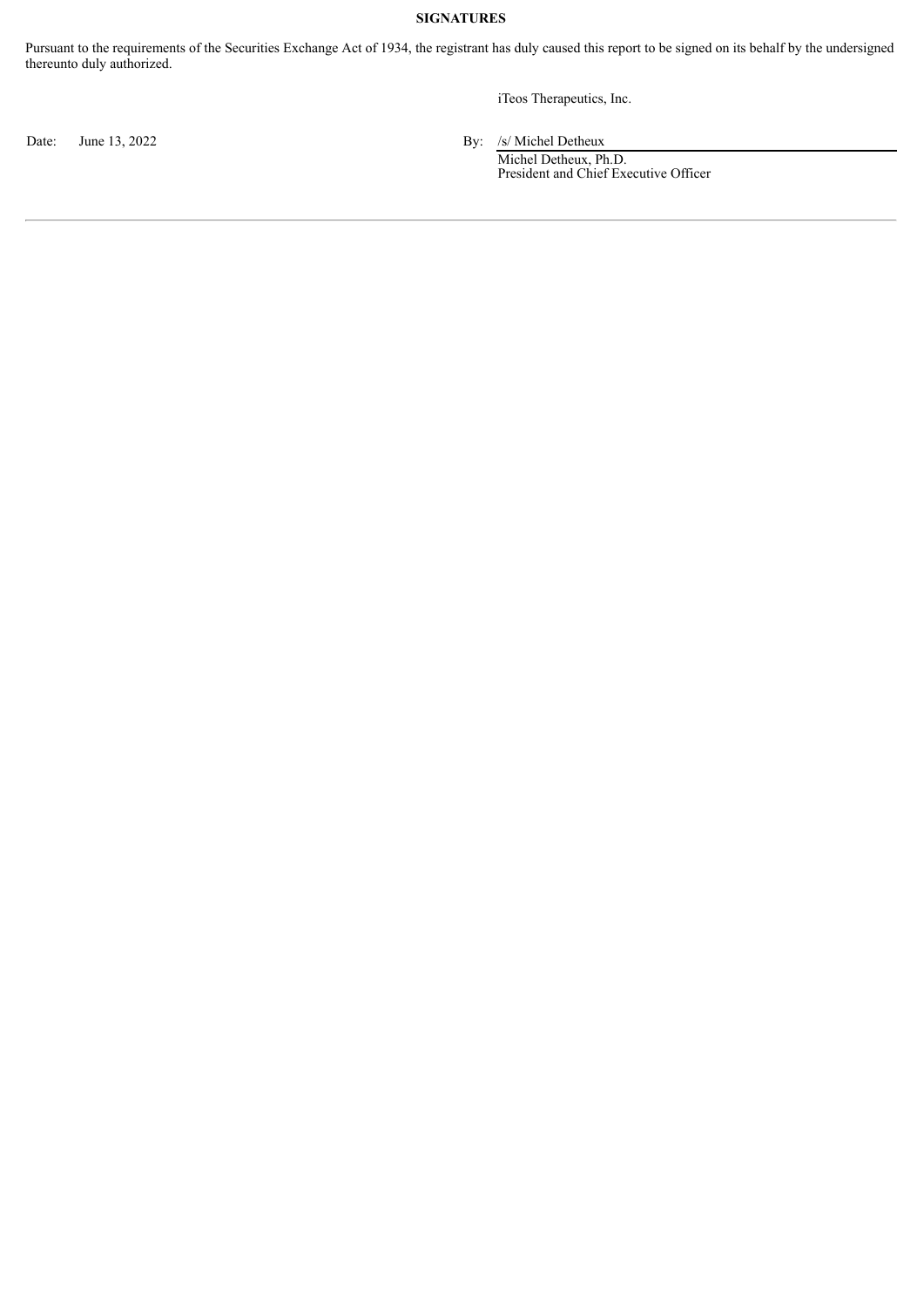# **ITEOS THERAPEUTICS, INC.**

## **2020 STOCK OPTION AND INCENTIVE PLAN, AS AMENDED**

#### <span id="page-3-0"></span>SECTION 1. GENERAL PURPOSE OF THE PLAN; DEFINITIONS

The name of the plan is the iTeos Therapeutics, Inc. 2020 Stock Option and Incentive Plan, as amended (the "Plan"). The purpose of the Plan is to encourage and enable the officers, employees, Non-Employee Directors and Consultants of iTeos Therapeutics, Inc. (the "Company") and its Affiliates upon whose judgment, initiative and efforts the Company largely depends for the successful conduct of its business to acquire a proprietary interest in the Company. It is anticipated that providing such persons with a direct stake in the Company's welfare will assure a closer identification of their interests with those of the Company and its stockholders, thereby stimulating their efforts on the Company's behalf and strengthening their desire to remain with the Company.

The following terms shall be defined as set forth below:

*"Act"* means the Securities Act of 1933, as amended, and the rules and regulations thereunder.

*"Administrator"* means either the Board or the compensation committee of the Board or a similar committee performing the functions of the compensation committee and which is comprised of not less than two Non-Employee Directors who are independent.

"*Affiliate*" means, at the time of determination, any "parent" or "subsidiary" of the Company as such terms are defined in Rule 405 of the Act. The Board will have the authority to determine the time or times at which "parent" or "subsidiary" status is determined within the foregoing definition.

*"Award"* or *"Awards,"* except where referring to a particular category of grant under the Plan, shall include Incentive Stock Options, Non-Qualified Stock Options, Stock Appreciation Rights, Restricted Stock Units, Restricted Stock Awards, Unrestricted Stock Awards, Cash-Based Awards, and Dividend Equivalent Rights.

*"Award Certificate"* means a written or electronic document setting forth the terms and provisions applicable to an Award granted under the Plan. Each Award Certificate is subject to the terms and conditions of the Plan.

*"Board"* means the Board of Directors of the Company.

*"Cash-Based Award"* means an Award entitling the recipient to receive a cash-denominated payment.

*"Code"* means the Internal Revenue Code of 1986, as amended, and any successor Code, and related rules, regulations and interpretations.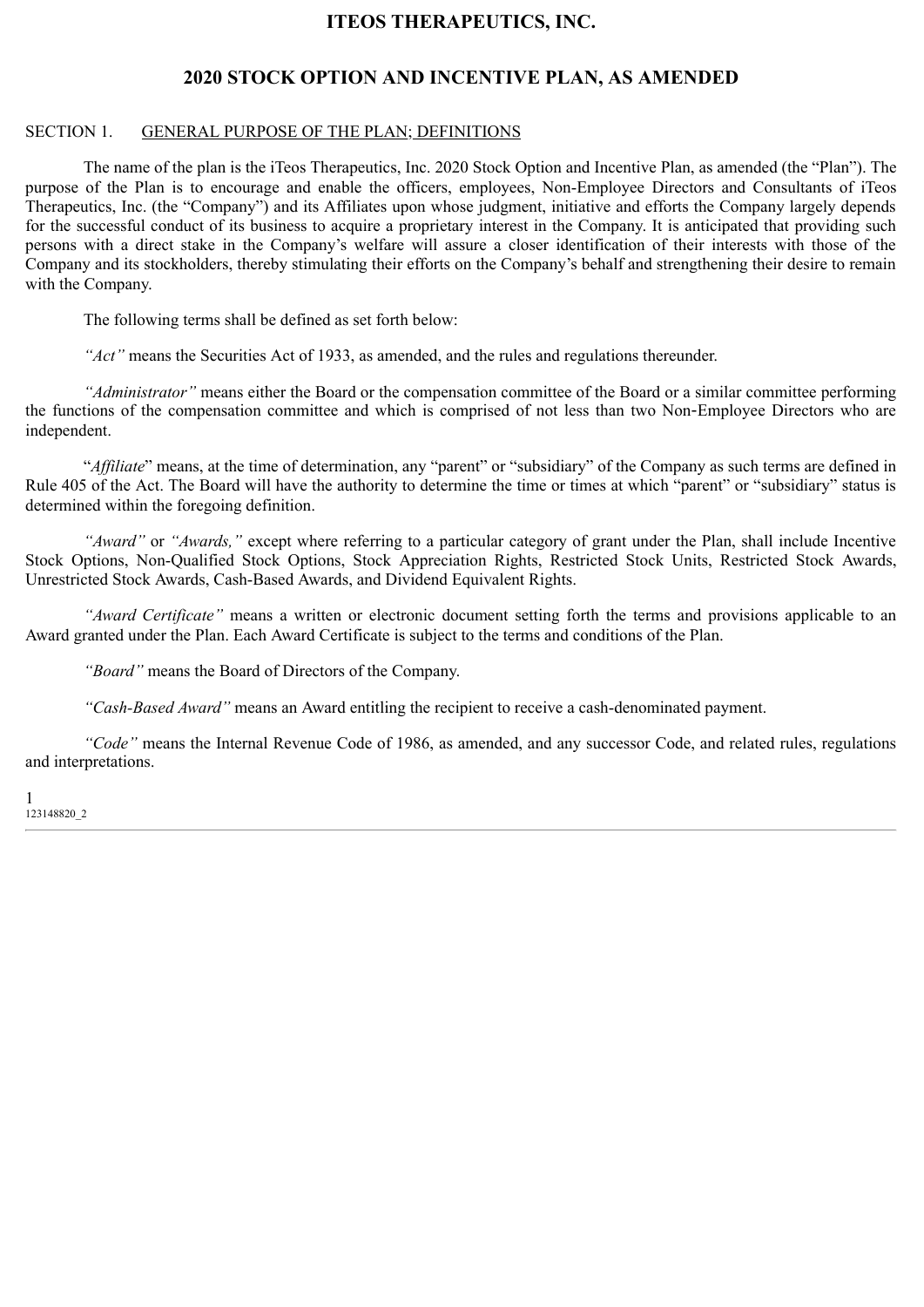*"Consultant"* means a consultant or adviser who provides *bona fide* services to the Company or an Affiliate as an independent contractor and who qualifies as a consultant or advisor under Instruction  $A.1(a)(1)$  of Form S-8 under the Act.

*"Dividend Equivalent Right"* means an Award entitling the grantee to receive credits based on cash dividends that would have been paid on the shares of Stock specified in the Dividend Equivalent Right (or other award to which it relates) if such shares had been issued to and held by the grantee.

*"Effective Date"* means the date on which the Plan becomes effective as set forth in Section 19.

*"Exchange Act"* means the Securities Exchange Act of 1934, as amended, and the rules and regulations thereunder.

*"Fair Market Value"* of the Stock on any given date means the fair market value of the Stock determined in good faith by the Administrator; provided, however, that if the Stock is listed on the National Association of Securities Dealers Automated Quotation System ("NASDAQ"), NASDAQ Global Market, The New York Stock Exchange or another national securities exchange or traded on any established market, the determination shall be made by reference to market quotations. If there are no market quotations for such date, the determination shall be made by reference to the last date preceding such date for which there are market quotations; provided further, however, that if the date for which Fair Market Value is determined is the Registration Date, the Fair Market Value shall be the "Price to the Public" (or equivalent) set forth on the cover page for the final prospectus relating to the Company's initial public offering.

*"Incentive Stock Option"* means any Stock Option designated and qualified as an "incentive stock option" as defined in Section 422 of the Code.

*"Non-Employee Director"* means a member of the Board who is not also an employee of the Company or any Subsidiary.

*"Non-Qualified Stock Option"* means any Stock Option that is not an Incentive Stock Option.

*"Option"* or *"Stock Option"* means any option to purchase shares of Stock granted pursuant to Section 5.

*"Registration Date"* means the date upon which the registration statement on Form S-1 that is filed by the Company with respect to its initial public offering is declared effective by the Securities and Exchange Commission.

*"Restricted Shares"* means the shares of Stock underlying a Restricted Stock Award that remain subject to a risk of forfeiture or the Company's right of repurchase.

*"Restricted Stock Award"* means an Award of Restricted Shares subject to such restrictions and conditions as the Administrator may determine at the time of grant.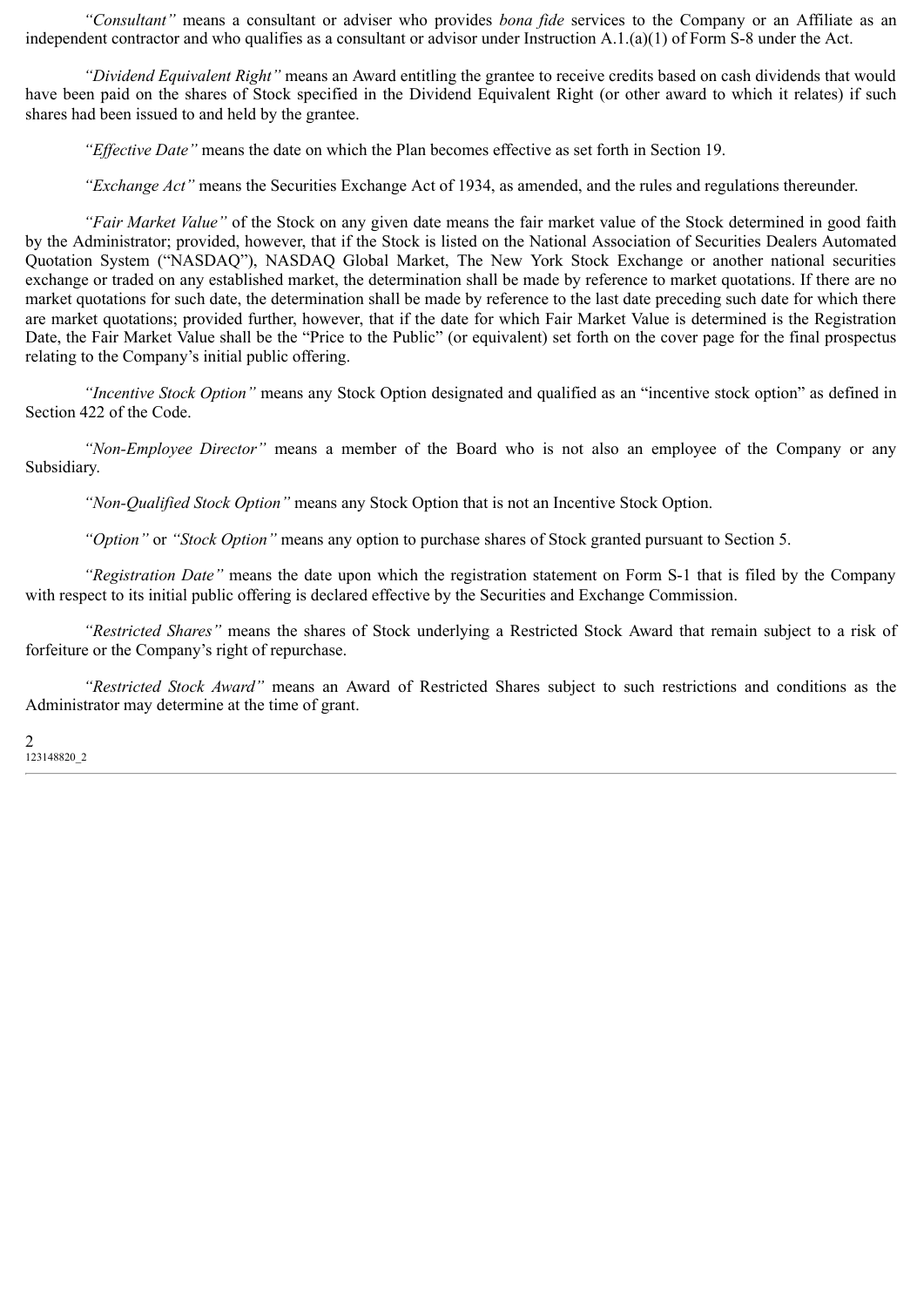*"Restricted Stock Units"* means an Award of stock units subject to such restrictions and conditions as the Administrator may determine at the time of grant.

*"Sale Event"* shall mean (i) the sale of all or substantially all of the assets of the Company on a consolidated basis to an unrelated person or entity, (ii) a merger, reorganization or consolidation pursuant to which the holders of the Company's outstanding voting power and outstanding stock immediately prior to such transaction do not own a majority of the outstanding voting power and outstanding stock or other equity interests of the resulting or successor entity (or its ultimate parent, if applicable) immediately upon completion of such transaction, (iii) the sale of all of the Stock of the Company to an unrelated person, entity or group thereof acting in concert, or (iv) any other transaction in which the owners of the Company's outstanding voting power immediately prior to such transaction do not own at least a majority of the outstanding voting power of the Company or any successor entity immediately upon completion of the transaction other than as a result of the acquisition of securities directly from the Company.

"*Sale Price*" means the value as determined by the Administrator of the consideration payable, or otherwise to be received by stockholders, per share of Stock pursuant to a Sale Event.

*"Section 409A"* means Section 409A of the Code and the regulations and other guidance promulgated thereunder.

*"Service Relationship"* means any relationship as an employee, director or Consultant of the Company or any Affiliate (e.g., a Service Relationship shall be deemed to continue without interruption in the event an individual's status changes from full-time employee to part-time employee or Consultant).

*"Stock"* means the Common Stock, par value \$0.001 per share, of the Company, subject to adjustments pursuant to Section 3.

*"Stock Appreciation Right"* means an Award entitling the recipient to receive shares of Stock (or cash, to the extent explicitly provided for in the applicable Award Certificate) having a value equal to the excess of the Fair Market Value of the Stock on the date of exercise over the exercise price of the Stock Appreciation Right multiplied by the number of shares of Stock with respect to which the Stock Appreciation Right shall have been exercised.

*"Subsidiary"* means any corporation or other entity (other than the Company) in which the Company has at least a 50 percent interest, either directly or indirectly.

*"Ten Percent Owner"* means an employee who owns or is deemed to own (by reason of the attribution rules of Section 424(d) of the Code) more than 10 percent of the combined voting power of all classes of stock of the Company or any parent or subsidiary corporation.

*"Unrestricted Stock Award"* means an Award of shares of Stock free of any restrictions.

#### SECTION 2. ADMINISTRATION OF PLAN; ADMINISTRATOR AUTHORITY TO SELECT GRANTEES AND DETERMINE AWARDS

(a) Administration of Plan. The Plan shall be administered by the Administrator.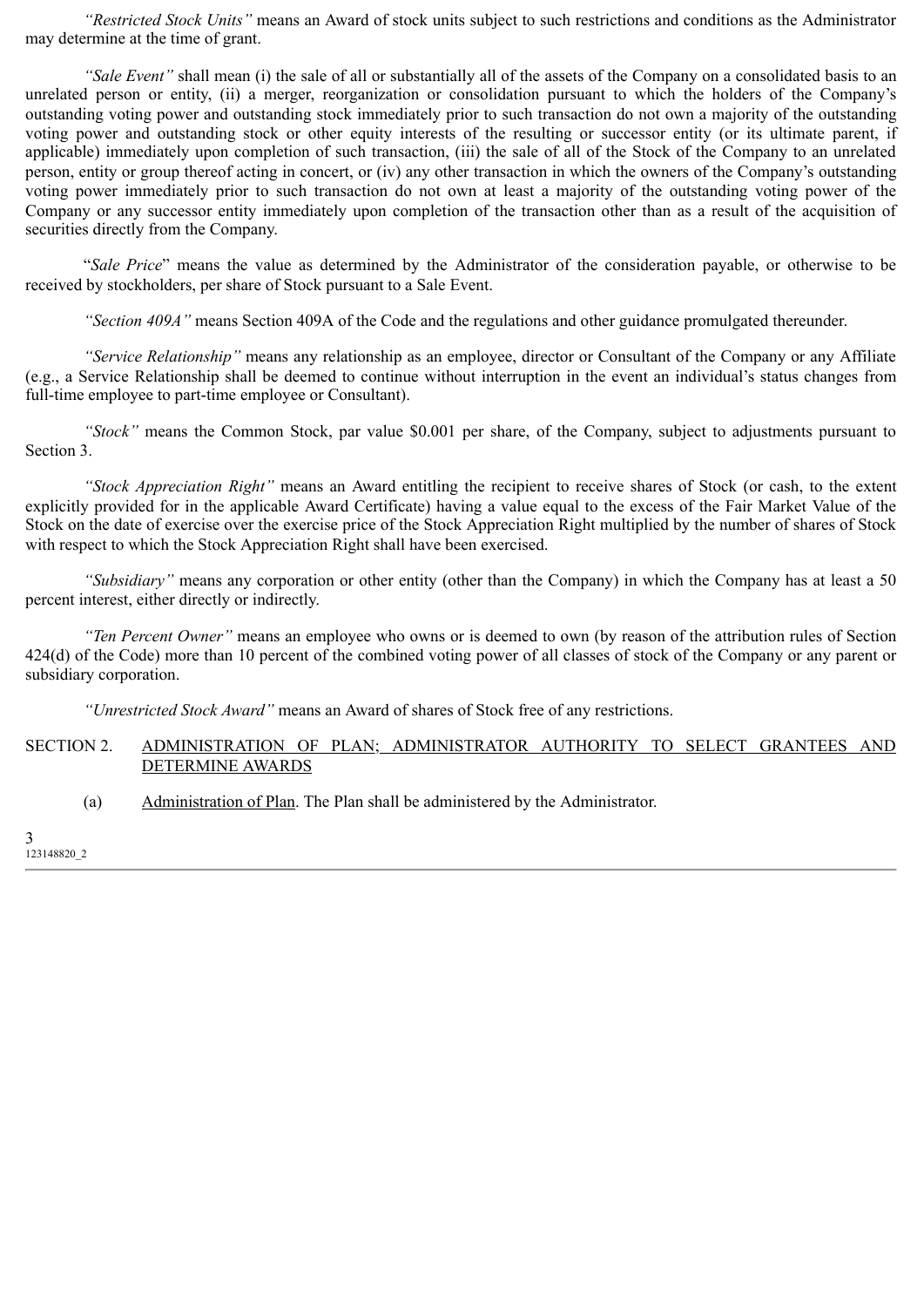(b) Powers of Administrator. The Administrator shall have the power and authority to grant Awards consistent with the terms of the Plan, including the power and authority:

(i) to select the individuals to whom Awards may from time to time be granted;

(ii) to determine the time or times of grant, and the extent, if any, of Incentive Stock Options, Non-Qualified Stock Options, Stock Appreciation Rights, Restricted Stock Awards, Restricted Stock Units, Unrestricted Stock Awards, Cash-Based Awards, and Dividend Equivalent Rights, or any combination of the foregoing, granted to any one or more grantees;

(iii) to determine the number of shares of Stock to be covered by any Award;

(iv) to determine and modify from time to time the terms and conditions, including restrictions, not inconsistent with the terms of the Plan, of any Award, which terms and conditions may differ among individual Awards and grantees, and to approve the forms of Award Certificates;

(v) to accelerate at any time the exercisability or vesting of all or any portion of any Award;

(vi) subject to the provisions of Section 5(c), to extend at any time the period in which Stock Options may be exercised; and

(vii) at any time to adopt, alter and repeal such rules, guidelines and practices for administration of the Plan and for its own acts and proceedings as it shall deem advisable; to interpret the terms and provisions of the Plan and any Award (including related written instruments); to make all determinations it deems advisable for the administration of the Plan; to decide all disputes arising in connection with the Plan; and to otherwise supervise the administration of the Plan.

All decisions and interpretations of the Administrator shall be binding on all persons, including the Company and Plan grantees.

(c) Delegation of Authority to Grant Awards. Subject to applicable law, the Administrator, in its discretion, may delegate to a committee consisting of one or more officers of the Company all or part of the Administrator's authority and duties with respect to the granting of Awards to individuals who are (i) not subject to the reporting and other provisions of Section 16 of the Exchange Act and (ii) not members of the delegated committee. Any such delegation by the Administrator shall include a limitation as to the amount of Stock underlying Awards that may be granted during the period of the delegation and shall contain guidelines as to the determination of the exercise price and the vesting criteria. The Administrator may revoke or amend the terms of a delegation at any time but such action shall not invalidate any prior actions of the Administrator's delegate or delegates that were consistent with the terms of the Plan.

(d) Award Certificate. Awards under the Plan shall be evidenced by Award Certificates that set forth the terms, conditions and limitations for each Award which may include, without limitation, the term of an Award and the provisions applicable in the event employment or service terminates.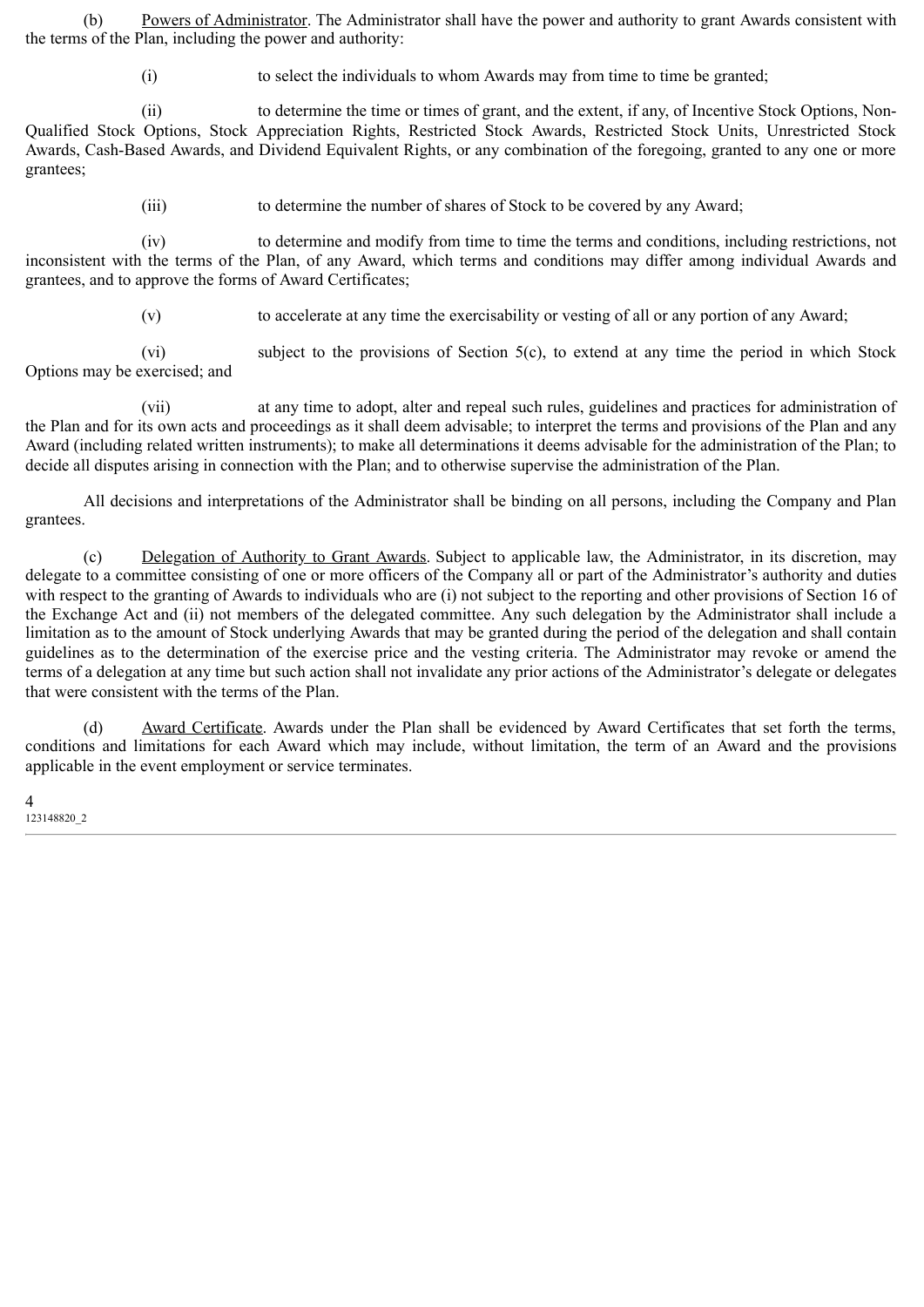(e) Indemnification. Neither the Board nor the Administrator, nor any member of either or any delegate thereof, shall be liable for any act, omission, interpretation, construction or determination made in good faith in connection with the Plan, and the members of the Board and the Administrator (and any delegate thereof) shall be entitled in all cases to indemnification and reimbursement by the Company in respect of any claim, loss, damage or expense (including, without limitation, reasonable attorneys' fees) arising or resulting therefrom to the fullest extent permitted by law and/or under the Company's articles or bylaws or any directors' and officers' liability insurance coverage which may be in effect from time to time and/or any indemnification agreement between such individual and the Company.

(f) Foreign Award Recipients. Notwithstanding any provision of the Plan to the contrary, in order to comply with the laws in other countries in which the Company and its Subsidiaries operate or have employees or other individuals eligible for Awards, the Administrator, in its sole discretion, shall have the power and authority to: (i) determine which Subsidiaries shall be covered by the Plan; (ii) determine which individuals outside the United States are eligible to participate in the Plan; (iii) modify the terms and conditions of any Award granted to individuals outside the United States to comply with applicable foreign laws; (iv) establish subplans and modify exercise procedures and other terms and procedures, to the extent the Administrator determines such actions to be necessary or advisable (and such subplans and/or modifications shall be attached to this Plan as appendices); provided, however, that no such subplans and/or modifications shall increase the share limitations contained in Section 3(a) hereof; and (v) take any action, before or after an Award is made, that the Administrator determines to be necessary or advisable to obtain approval or comply with any local governmental regulatory exemptions or approvals. Notwithstanding the foregoing, the Administrator may not take any actions hereunder, and no Awards shall be granted, that would violate the Exchange Act or any other applicable United States securities law, the Code, or any other applicable United States governing statute or law.

#### SECTION 3. STOCK ISSUABLE UNDER THE PLAN; MERGERS; SUBSTITUTION

(a) Stock Issuable. The maximum number of shares of Stock reserved and available for issuance under the Plan shall be 3,809,818 shares (the "Initial Limit"), subject to adjustment as provided in this Section 3, plus on January 1, 2021 and each January 1 thereafter, the number of shares of Stock reserved and available for issuance under the Plan shall be cumulatively increased by the lesser of 5 percent of the number of shares of Stock issued and outstanding on the immediately preceding December 31 or such number of shares of Stock as determined by the Administrator (the "Annual Increase"). Subject to such overall limitation, the maximum aggregate number of shares of Stock that may be issued in the form of Incentive Stock Options shall not exceed the Initial Limit cumulatively increased on January 1, 2021 and on each January 1 thereafter by the lesser of the Annual Increase for such year or 3,809,818 shares of Stock, subject in all cases to adjustment as provided in this Section 3. For purposes of this limitation, the shares of Stock underlying any awards under the Plan and under the Company's 2019 Stock Option and Grant Plan that are forfeited, canceled, held back upon exercise of an Option or settlement of an Award to cover the exercise price or tax withholding, reacquired by the Company prior to vesting, satisfied without the issuance of Stock or otherwise terminated (other than by exercise) shall be added back to the shares of Stock available for issuance under the Plan and, to the extent permitted under Section 422 of the Code and the regulations promulgated thereunder, the shares of Stock that may be issued as Incentive Stock Options. In the event the Company repurchases shares of Stock on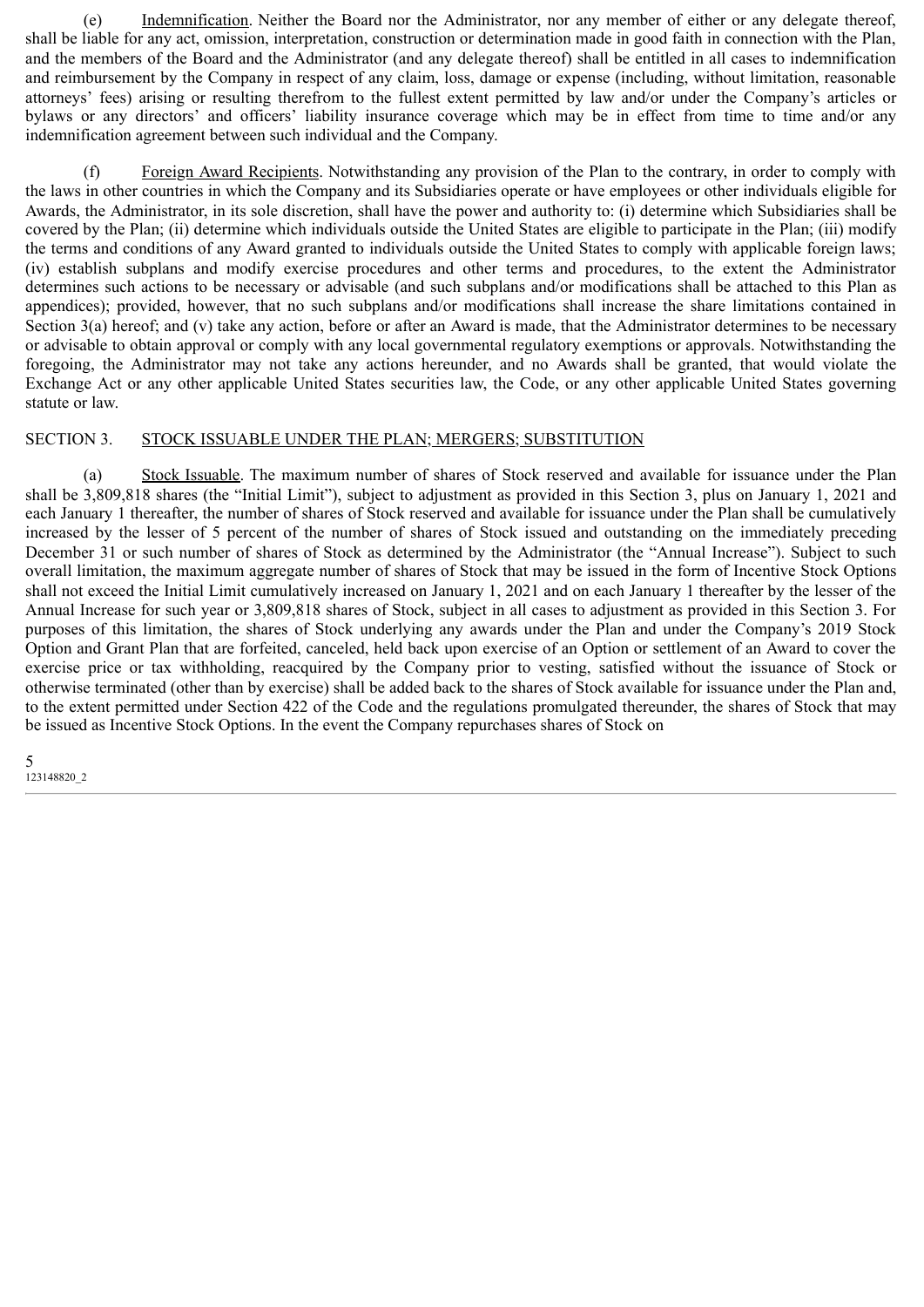the open market, such shares shall not be added to the shares of Stock available for issuance under the Plan. The shares available for issuance under the Plan may be authorized but unissued shares of Stock or shares of Stock reacquired by the Company.

(b) Changes in Stock. Subject to Section 3(c) hereof, if, as a result of any reorganization, recapitalization, reclassification, stock dividend, stock split, reverse stock split or other similar change in the Company's capital stock, the outstanding shares of Stock are increased or decreased or are exchanged for a different number or kind of shares or other securities of the Company, or additional shares or new or different shares or other securities of the Company or other non-cash assets are distributed with respect to such shares of Stock or other securities, or, if, as a result of any merger or consolidation, sale of all or substantially all of the assets of the Company, the outstanding shares of Stock are converted into or exchanged for securities of the Company or any successor entity (or a parent or subsidiary thereof), the Administrator shall make an appropriate or proportionate adjustment in (i) the maximum number of shares reserved for issuance under the Plan, including the maximum number of shares that may be issued in the form of Incentive Stock Options, (ii) the number and kind of shares or other securities subject to any then outstanding Awards under the Plan, (iii) the repurchase price, if any, per share subject to each outstanding Restricted Stock Award, and (iv) the exercise price for each share subject to any then outstanding Stock Options and Stock Appreciation Rights under the Plan, without changing the aggregate exercise price (i.e., the exercise price multiplied by the number of shares subject to Stock Options and Stock Appreciation Rights) as to which such Stock Options and Stock Appreciation Rights remain exercisable. The Administrator shall also make equitable or proportionate adjustments in the number of shares subject to outstanding Awards and the exercise price and the terms of outstanding Awards to take into consideration cash dividends paid other than in the ordinary course or any other extraordinary corporate event. The adjustment by the Administrator shall be final, binding and conclusive. No fractional shares of Stock shall be issued under the Plan resulting from any such adjustment, but the Administrator in its discretion may make a cash payment in lieu of fractional shares.

(c) Mergers and Other Transactions. In the case of and subject to the consummation of a Sale Event, the parties thereto may cause the assumption or continuation of Awards theretofore granted by the successor entity, or the substitution of such Awards with new Awards of the successor entity or parent thereof, with appropriate adjustment as to the number and kind of shares and, if appropriate, the per share exercise prices, as such parties shall agree. To the extent the parties to such Sale Event do not provide for the assumption, continuation or substitution of Awards, upon the effective time of the Sale Event, the Plan and all outstanding Awards granted hereunder shall terminate. In such case, except as may be otherwise provided in the relevant Award Certificate, all Options and Stock Appreciation Rights with time-based vesting conditions or restrictions that are not vested and/or exercisable immediately prior to the effective time of the Sale Event shall become fully vested and exercisable as of the effective time of the Sale Event, all other Awards with time-based vesting, conditions or restrictions shall become fully vested and nonforfeitable as of the effective time of the Sale Event, and all Awards with conditions and restrictions relating to the attainment of performance goals may become vested and nonforfeitable in connection with a Sale Event in the Administrator's discretion or to the extent specified in the relevant Award Certificate. In the event of such termination, (i) the Company shall have the option (in its sole discretion) to make or provide for a payment, in cash or in kind, to the grantees holding Options and Stock Appreciation Rights, in exchange for the cancellation thereof, in an amount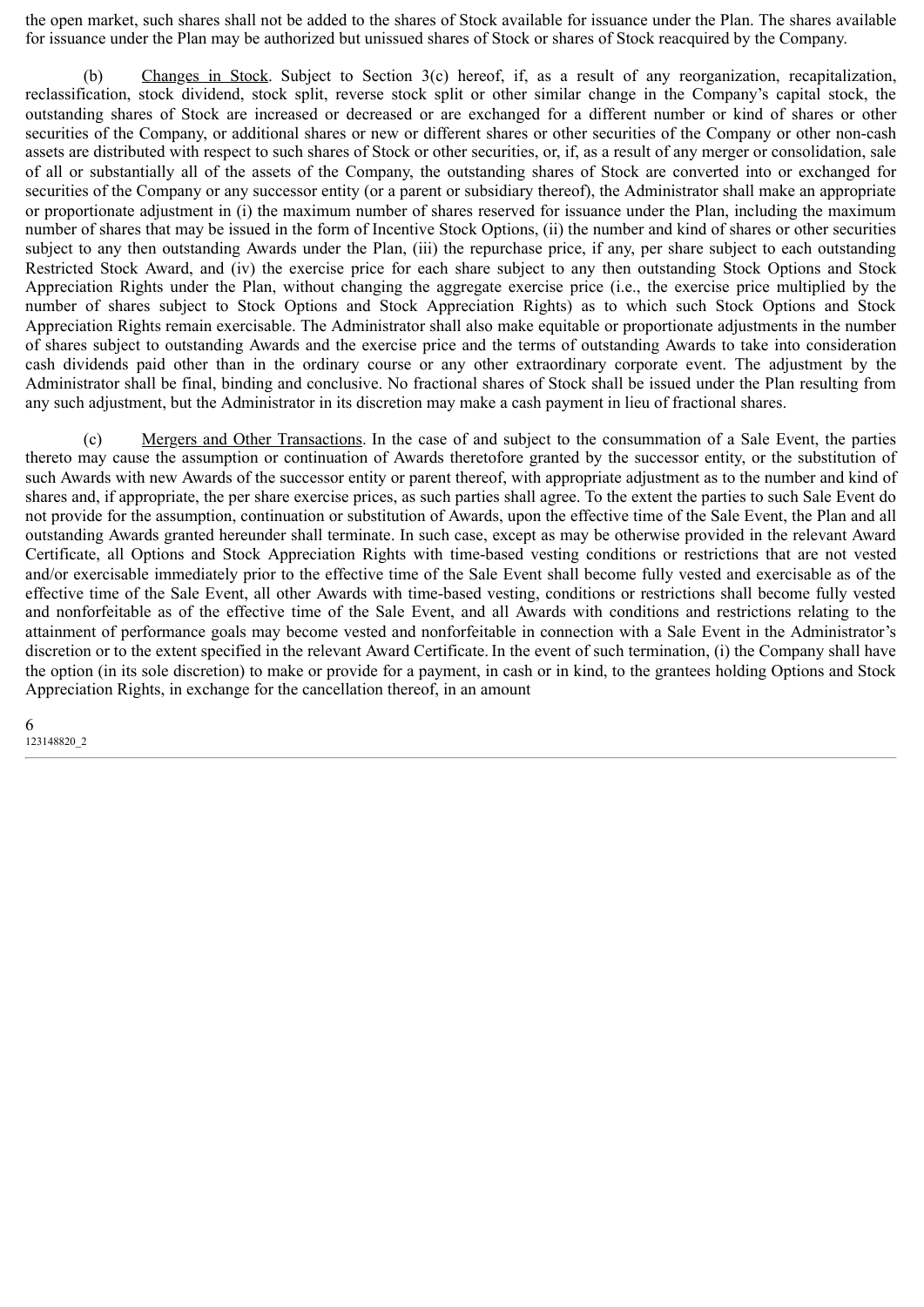equal to the difference between (A) the Sale Price multiplied by the number of shares of Stock subject to outstanding Options and Stock Appreciation Rights (to the extent then exercisable at prices not in excess of the Sale Price) and (B) the aggregate exercise price of all such outstanding Options and Stock Appreciation Rights (provided that, in the case of an Option or Stock Appreciation Right with an exercise price equal to or greater than the Sale Price, such Option or Stock Appreciation Right shall be cancelled for no consideration); or (ii) each grantee shall be permitted, within a specified period of time prior to the consummation of the Sale Event as determined by the Administrator, to exercise all outstanding Options and Stock Appreciation Rights (to the extent then exercisable) held by such grantee. The Company shall also have the option (in its sole discretion) to make or provide for a payment, in cash or in kind, to the grantees holding other Awards in an amount equal to the Sale Price multiplied by the number of vested shares of Stock under such Awards.

(d) Maximum Awards to Non-Employee Directors. Notwithstanding anything to the contrary in this Plan, the value of all Awards awarded under this Plan and all other cash compensation paid by the Company to any Non-Employee Director in any calendar year shall not exceed (i) \$1,000,000 in the first calendar year the applicable Non-Employee Director is initially elected or appointed to the Board, and (ii) \$750,000 in any other year (or in such case, such other limits as may be set forth in Section 3(b) of the Plan or any similar provision of a successor plan). For the purpose of this limitation, the value of any Award shall be its grant date fair value, as determined in accordance with ASC 718 or successor provision but excluding the impact of estimated forfeitures related to service-based vesting provisions.

#### SECTION 4. ELIGIBILITY

Grantees under the Plan will be such employees, Non-Employee Directors or Consultants of the Company and its Affiliates as are selected from time to time by the Administrator in its sole discretion; provided that Awards may not be granted to employees, Directors or Consultants who are providing services only to any "parent" of the Company, as such term is defined in Rule 405 of the Act, unless (i) the stock underlying the Awards is treated as "service recipient stock" under Section 409A or (ii) the Company has determined that such Awards are exempt from or otherwise comply with Section 409A.

#### SECTION 5. STOCK OPTIONS

(a) Award of Stock Options. The Administrator may grant Stock Options under the Plan. Any Stock Option granted under the Plan shall be in such form as the Administrator may from time to time approve.

Stock Options granted under the Plan may be either Incentive Stock Options or Non-Qualified Stock Options. Incentive Stock Options may be granted only to employees of the Company or any Subsidiary that is a "subsidiary corporation" within the meaning of Section 424(f) of the Code. To the extent that any Option does not qualify as an Incentive Stock Option, it shall be deemed a Non-Qualified Stock Option.

Stock Options granted pursuant to this Section 5 shall be subject to the following terms and conditions and shall contain such additional terms and conditions, not inconsistent with the terms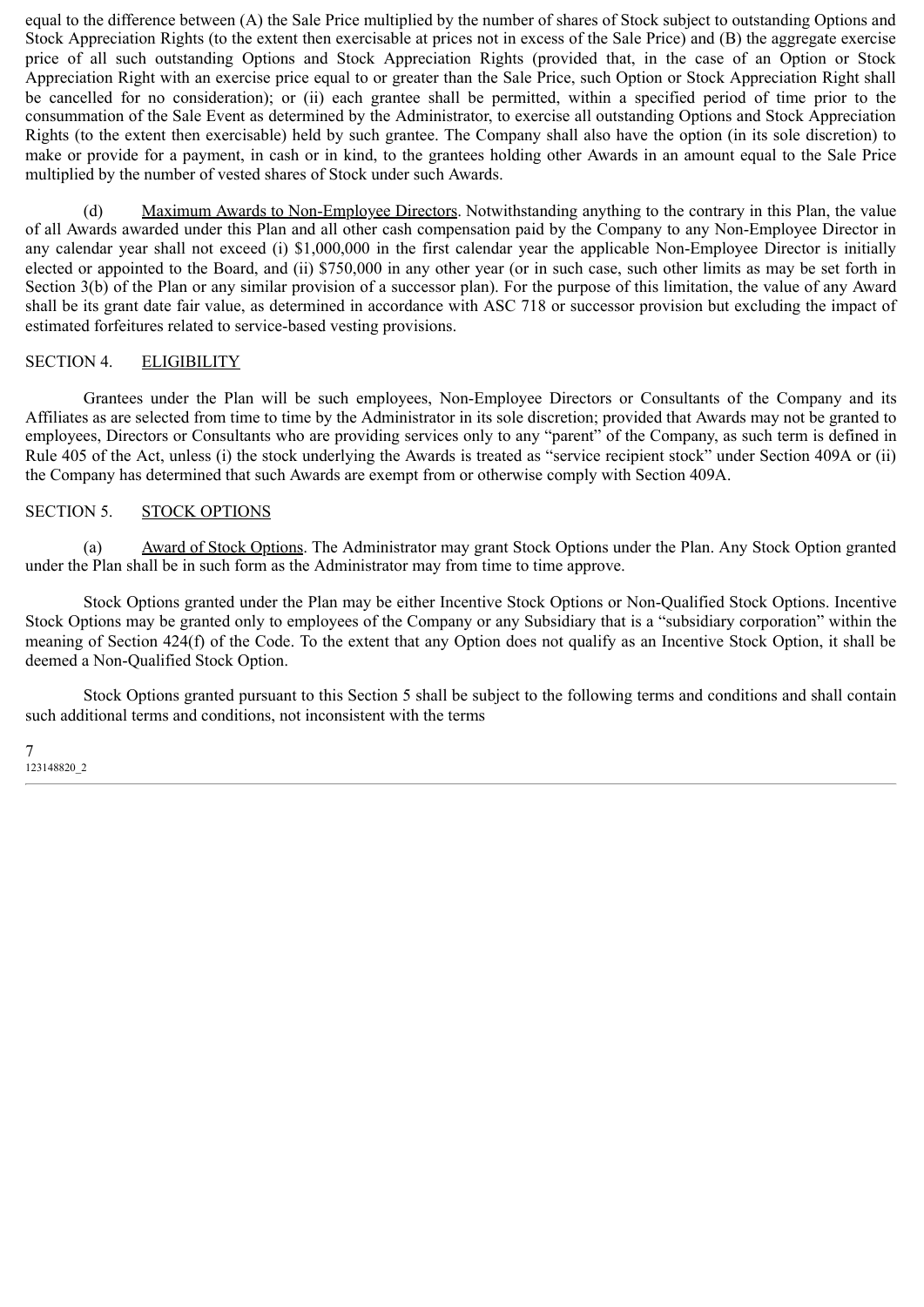of the Plan, as the Administrator shall deem desirable. If the Administrator so determines, Stock Options may be granted in lieu of cash compensation at the optionee's election, subject to such terms and conditions as the Administrator may establish.

(b) Exercise Price. The exercise price per share for the Stock covered by a Stock Option granted pursuant to this Section 5 shall be determined by the Administrator at the time of grant but shall not be less than 100 percent of the Fair Market Value on the date of grant. In the case of an Incentive Stock Option that is granted to a Ten Percent Owner, the exercise price of such Incentive Stock Option shall be not less than 110 percent of the Fair Market Value on the grant date. Notwithstanding the foregoing, Stock Options may be granted with an exercise price per share that is less than 100 percent of the Fair Market Value on the date of grant (i) pursuant to a transaction described in, and in a manner consistent with, Section 424(a) of the Code, (ii) to individuals who are not subject to U.S. income tax on the date of grant or (iii) the Stock Option is otherwise compliant with Section 409A.

(c) Option Term. The term of each Stock Option shall be fixed by the Administrator, but no Stock Option shall be exercisable more than ten years after the date the Stock Option is granted. In the case of an Incentive Stock Option that is granted to a Ten Percent Owner, the term of such Stock Option shall be no more than five years from the date of grant.

(d) Exercisability; Rights of a Stockholder. Stock Options shall become exercisable at such time or times, whether or not in installments, as shall be determined by the Administrator at or after the grant date. The Administrator may at any time accelerate the exercisability of all or any portion of any Stock Option. An optionee shall have the rights of a stockholder only as to shares acquired upon the exercise of a Stock Option and not as to unexercised Stock Options.

(e) Method of Exercise. Stock Options may be exercised in whole or in part, by giving written or electronic notice of exercise to the Company, specifying the number of shares to be purchased. Payment of the purchase price may be made by one or more of the following methods except to the extent otherwise provided in the Award Certificate:

(i) In cash, by certified or bank check or other instrument acceptable to the Administrator;

(ii) Through the delivery (or attestation to the ownership following such procedures as the Company may prescribe) of shares of Stock that are not then subject to restrictions under any Company plan. Such surrendered shares shall be valued at Fair Market Value on the exercise date;

(iii) By the optionee delivering to the Company a properly executed exercise notice together with irrevocable instructions to a broker to promptly deliver to the Company cash or a check payable and acceptable to the Company for the purchase price; provided that in the event the optionee chooses to pay the purchase price as so provided, the optionee and the broker shall comply with such procedures and enter into such agreements of indemnity and other agreements as the Company shall prescribe as a condition of such payment procedure; or

(iv) With respect to Stock Options that are not Incentive Stock Options, by a "net exercise" arrangement pursuant to which the Company will reduce the number of shares of Stock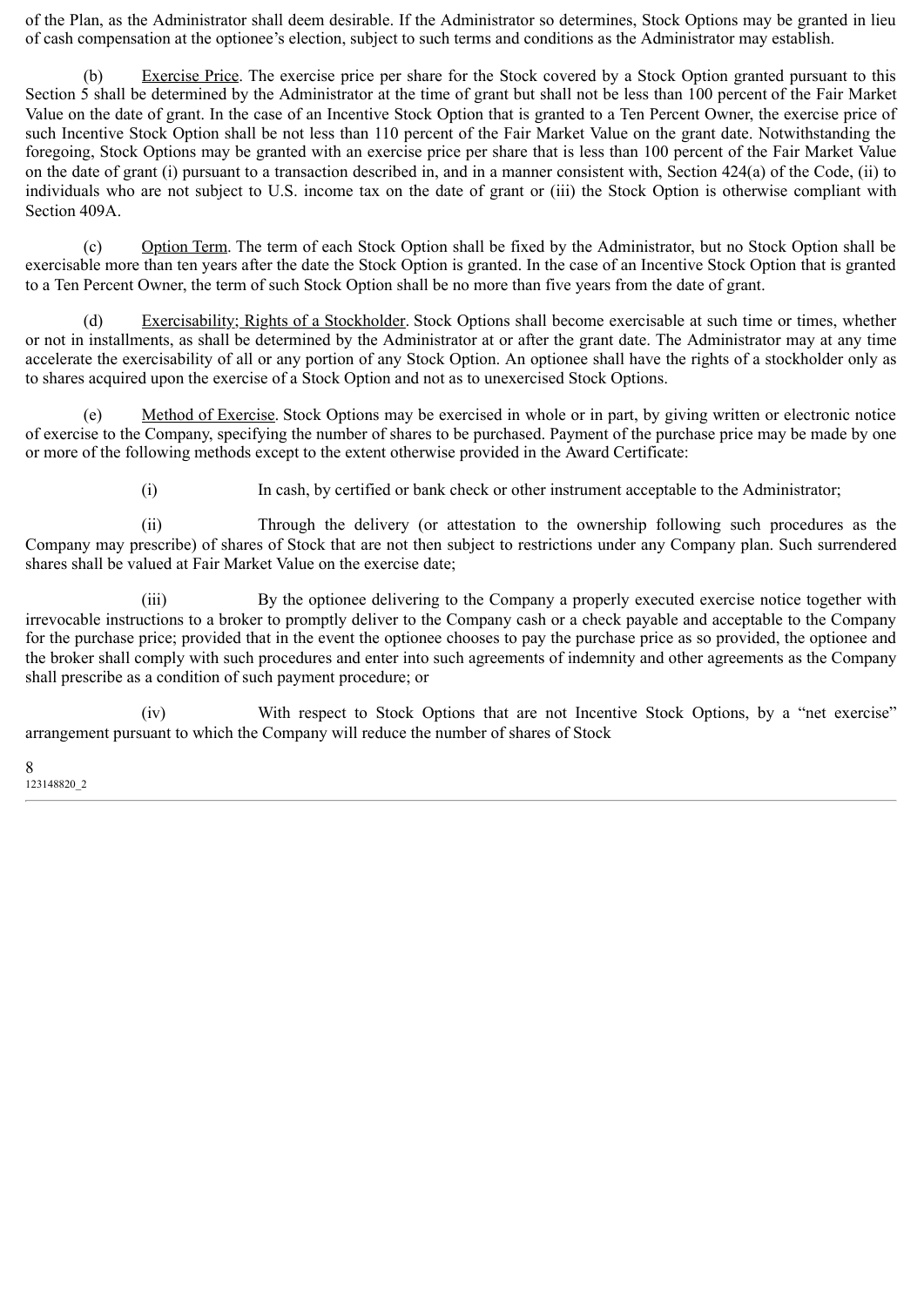issuable upon exercise by the largest whole number of shares with a Fair Market Value that does not exceed the aggregate exercise price.

Payment instruments will be received subject to collection. The transfer to the optionee on the records of the Company or of the transfer agent of the shares of Stock to be purchased pursuant to the exercise of a Stock Option will be contingent upon receipt from the optionee (or a purchaser acting in his stead in accordance with the provisions of the Stock Option) by the Company of the full purchase price for such shares and the fulfillment of any other requirements contained in the Award Certificate or applicable provisions of laws (including the satisfaction of any withholding taxes that the Company is obligated to withhold with respect to the optionee). In the event an optionee chooses to pay the purchase price by previously-owned shares of Stock through the attestation method, the number of shares of Stock transferred to the optionee upon the exercise of the Stock Option shall be net of the number of attested shares. In the event that the Company establishes, for itself or using the services of a third party, an automated system for the exercise of Stock Options, such as a system using an internet website or interactive voice response, then the paperless exercise of Stock Options may be permitted through the use of such an automated system.

(f) Annual Limit on Incentive Stock Options. To the extent required for "incentive stock option" treatment under Section 422 of the Code, the aggregate Fair Market Value (determined as of the time of grant) of the shares of Stock with respect to which Incentive Stock Options granted under this Plan and any other plan of the Company or its parent and subsidiary corporations become exercisable for the first time by an optionee during any calendar year shall not exceed \$100,000. To the extent that any Stock Option exceeds this limit, it shall constitute a Non-Qualified Stock Option.

#### SECTION 6. STOCK APPRECIATION RIGHTS

(a) Award of Stock Appreciation Rights. The Administrator may grant Stock Appreciation Rights under the Plan. A Stock Appreciation Right is an Award entitling the recipient to receive shares of Stock (or cash, to the extent explicitly provided for in the applicable Award Certificate) having a value equal to the excess of the Fair Market Value of a share of Stock on the date of exercise over the exercise price of the Stock Appreciation Right multiplied by the number of shares of Stock with respect to which the Stock Appreciation Right shall have been exercised.

(b) Exercise Price of Stock Appreciation Rights. The exercise price of a Stock Appreciation Right shall not be less than 100 percent of the Fair Market Value of the Stock on the date of grant.

(c) Grant and Exercise of Stock Appreciation Rights. Stock Appreciation Rights may be granted by the Administrator independently of any Stock Option granted pursuant to Section 5 of the Plan.

(d) Terms and Conditions of Stock Appreciation Rights. Stock Appreciation Rights shall be subject to such terms and conditions as shall be determined on the date of grant by the Administrator. The term of a Stock Appreciation Right may not exceed ten years. The terms and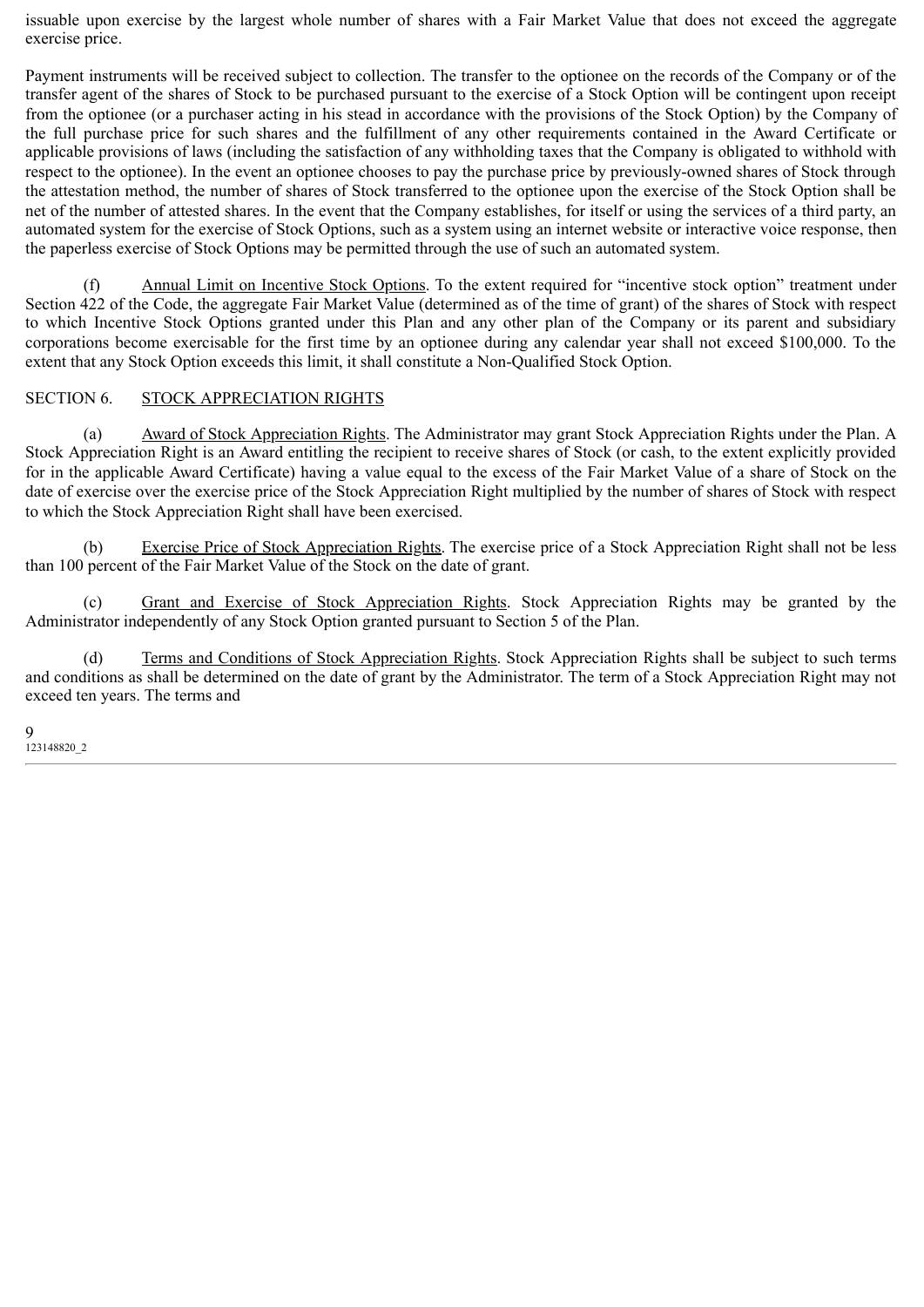conditions of each such Award shall be determined by the Administrator, and such terms and conditions may differ among individual Awards and grantees.

#### SECTION 7. RESTRICTED STOCK AWARDS

(a) Nature of Restricted Stock Awards. The Administrator may grant Restricted Stock Awards under the Plan. A Restricted Stock Award is any Award of Restricted Shares subject to such restrictions and conditions as the Administrator may determine at the time of grant. Conditions may be based on continuing employment (or other Service Relationship) and/or achievement of pre-established performance goals and objectives.

(b) Rights as a Stockholder. Upon the grant of the Restricted Stock Award and payment of any applicable purchase price, a grantee shall have the rights of a stockholder with respect to the voting of the Restricted Shares and receipt of dividends; provided that if the lapse of restrictions with respect to the Restricted Stock Award is tied to the attainment of performance goals, any dividends paid by the Company during the performance period shall accrue and shall not be paid to the grantee until and to the extent the performance goals are met with respect to the Restricted Stock Award. Unless the Administrator shall otherwise determine, (i) uncertificated Restricted Shares shall be accompanied by a notation on the records of the Company or the transfer agent to the effect that they are subject to forfeiture until such Restricted Shares are vested as provided in Section 7(d) below, and (ii) certificated Restricted Shares shall remain in the possession of the Company until such Restricted Shares are vested as provided in Section 7(d) below, and the grantee shall be required, as a condition of the grant, to deliver to the Company such instruments of transfer as the Administrator may prescribe.

(c) Restrictions. Restricted Shares may not be sold, assigned, transferred, pledged or otherwise encumbered or disposed of except as specifically provided herein or in the Restricted Stock Award Certificate. Except as may otherwise be provided by the Administrator either in the Award Certificate or, subject to Section 16 below, in writing after the Award is issued, if a grantee's employment (or other Service Relationship) with the Company and its Subsidiaries terminates for any reason, any Restricted Shares that have not vested at the time of termination shall automatically and without any requirement of notice to such grantee from or other action by or on behalf of, the Company be deemed to have been reacquired by the Company at its original purchase price (if any) from such grantee or such grantee's legal representative simultaneously with such termination of employment (or other Service Relationship), and thereafter shall cease to represent any ownership of the Company by the grantee or rights of the grantee as a stockholder. Following such deemed reacquisition of Restricted Shares that are represented by physical certificates, a grantee shall surrender such certificates to the Company upon request without consideration.

(d) Vesting of Restricted Shares. The Administrator at the time of grant shall specify the date or dates and/or the attainment of pre-established performance goals, objectives and other conditions on which the non-transferability of the Restricted Shares and the Company's right of repurchase or forfeiture shall lapse. Subsequent to such date or dates and/or the attainment of such pre-established performance goals, objectives and other conditions, the shares on which all restrictions have lapsed shall no longer be Restricted Shares and shall be deemed "vested."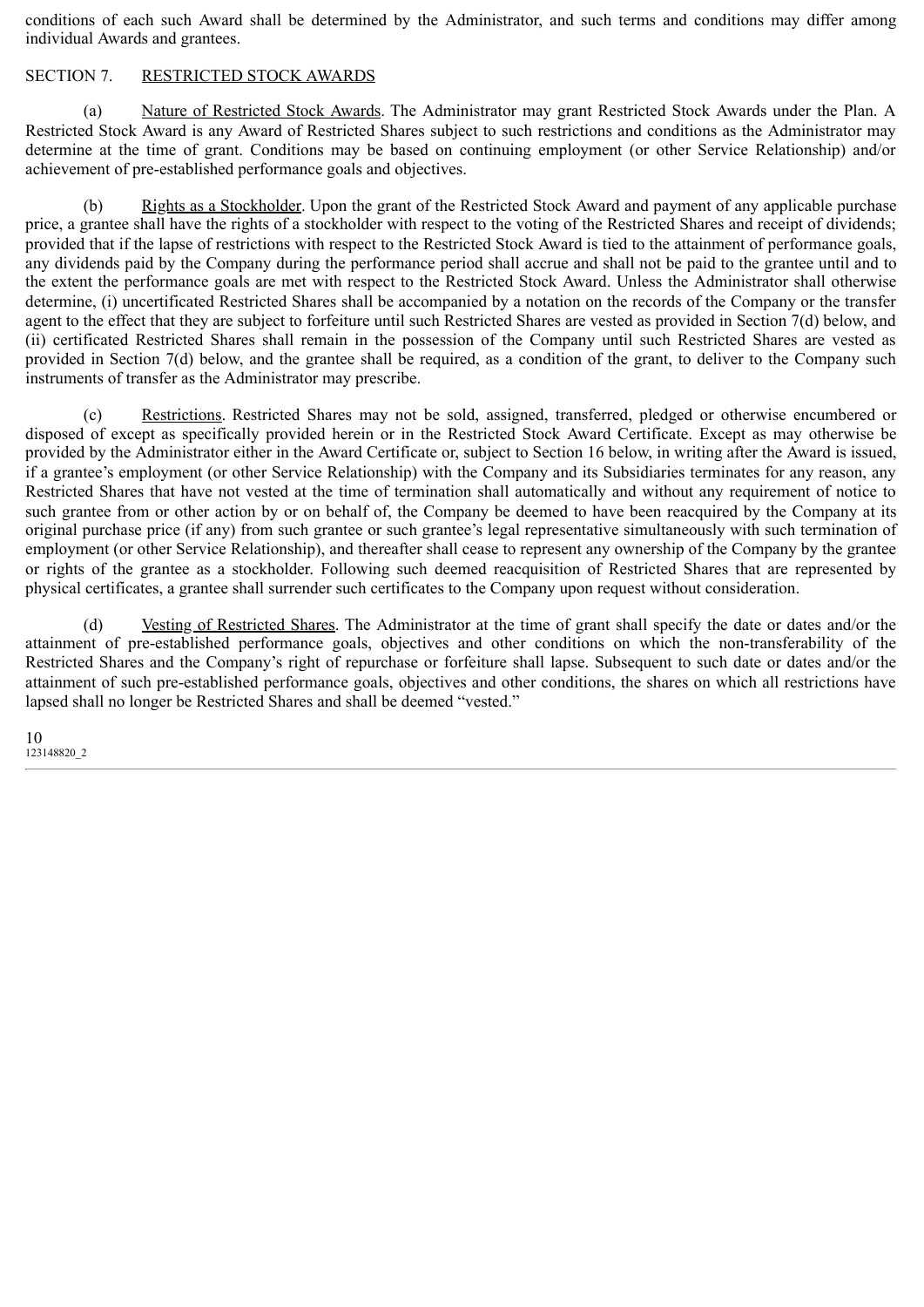#### SECTION 8. RESTRICTED STOCK UNITS

(a) Nature of Restricted Stock Units. The Administrator may grant Restricted Stock Units under the Plan. A Restricted Stock Unit is an Award of stock units that may be settled in shares of Stock (or cash, to the extent explicitly provided for in the Award Certificate) upon the satisfaction of such restrictions and conditions at the time of grant. Conditions may be based on continuing employment (or other Service Relationship) and/or achievement of pre-established performance goals and objectives. The terms and conditions of each such Award shall be determined by the Administrator, and such terms and conditions may differ among individual Awards and grantees. Except in the case of Restricted Stock Units with a deferred settlement date that complies with Section 409A, at the end of the vesting period, the Restricted Stock Units, to the extent vested, shall be settled in the form of shares of Stock. Restricted Stock Units with deferred settlement dates are subject to Section 409A and shall contain such additional terms and conditions as the Administrator shall determine in its sole discretion in order to comply with the requirements of Section 409A.

(b) Election to Receive Restricted Stock Units in Lieu of Compensation. The Administrator may, in its sole discretion, permit a grantee to elect to receive a portion of future cash compensation otherwise due to such grantee in the form of an award of Restricted Stock Units. Any such election shall be made in writing and shall be delivered to the Company no later than the date specified by the Administrator and in accordance with Section 409A and such other rules and procedures established by the Administrator. Any such future cash compensation that the grantee elects to defer shall be converted to a fixed number of Restricted Stock Units based on the Fair Market Value of Stock on the date the compensation would otherwise have been paid to the grantee if such payment had not been deferred as provided herein. The Administrator shall have the sole right to determine whether and under what circumstances to permit such elections and to impose such limitations and other terms and conditions thereon as the Administrator deems appropriate. Any Restricted Stock Units that are elected to be received in lieu of cash compensation shall be fully vested, unless otherwise provided in the Award Certificate.

(c) Rights as a Stockholder. A grantee shall have the rights as a stockholder only as to shares of Stock acquired by the grantee upon settlement of Restricted Stock Units; provided, however, that the grantee may be credited with Dividend Equivalent Rights with respect to the stock units underlying his Restricted Stock Units, subject to the provisions of Section 11 and such terms and conditions as the Administrator may determine.

(d) Termination. Except as may otherwise be provided by the Administrator either in the Award Certificate or, subject to Section 16 below, in writing after the Award is issued, a grantee's right in all Restricted Stock Units that have not vested shall automatically terminate upon the grantee's termination of employment (or cessation of Service Relationship) with the Company and its Subsidiaries for any reason.

## SECTION 9. UNRESTRICTED STOCK AWARDS

Grant or Sale of Unrestricted Stock. The Administrator may grant (or sell at par value or such higher purchase price determined by the Administrator) an Unrestricted Stock Award under the Plan. An Unrestricted Stock Award is an Award pursuant to which the grantee may receive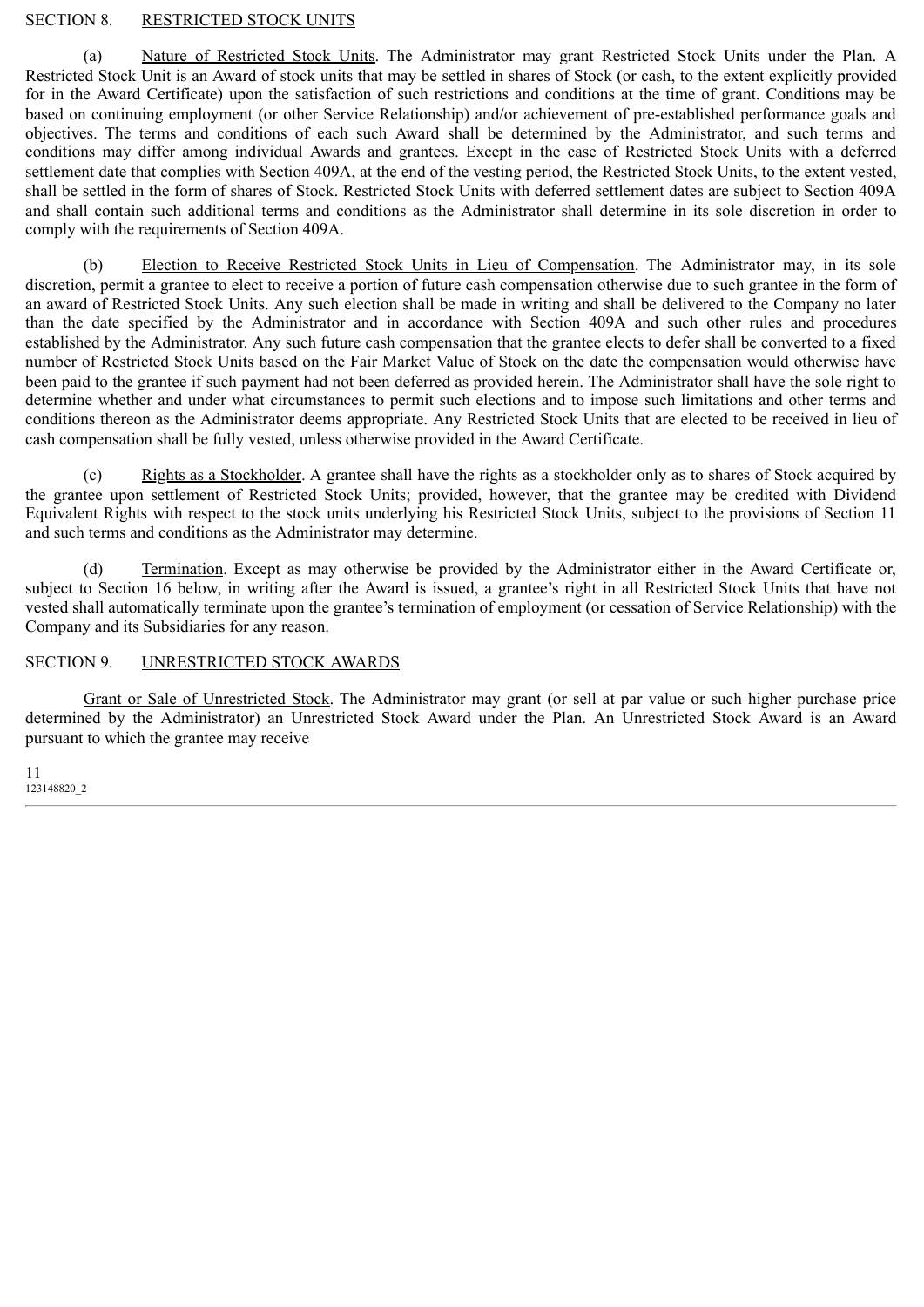shares of Stock free of any restrictions under the Plan. Unrestricted Stock Awards may be granted in respect of past services or other valid consideration, or in lieu of cash compensation due to such grantee.

#### SECTION 10. CASH-BASED AWARDS

Grant of Cash-Based Awards. The Administrator may grant Cash-Based Awards under the Plan. A Cash-Based Award is an Award that entitles the grantee to a payment in cash upon the attainment of specified performance goals. The Administrator shall determine the maximum duration of the Cash-Based Award, the amount of cash to which the Cash-Based Award pertains, the conditions upon which the Cash-Based Award shall become vested or payable, and such other provisions as the Administrator shall determine. Each Cash-Based Award shall specify a cash-denominated payment amount, formula or payment ranges as determined by the Administrator. Payment, if any, with respect to a Cash-Based Award shall be made in accordance with the terms of the Award and may be made in cash.

#### SECTION 11. DIVIDEND EQUIVALENT RIGHTS

(a) Dividend Equivalent Rights. The Administrator may grant Dividend Equivalent Rights under the Plan. A Dividend Equivalent Right is an Award entitling the grantee to receive credits based on cash dividends that would have been paid on the shares of Stock specified in the Dividend Equivalent Right (or other Award to which it relates) if such shares had been issued to the grantee. A Dividend Equivalent Right may be granted hereunder to any grantee as a component of an award of Restricted Stock Units or as a freestanding award. The terms and conditions of Dividend Equivalent Rights shall be specified in the Award Certificate. Dividend equivalents credited to the holder of a Dividend Equivalent Right may be paid currently or may be deemed to be reinvested in additional shares of Stock, which may thereafter accrue additional equivalents. Any such reinvestment shall be at Fair Market Value on the date of reinvestment or such other price as may then apply under a dividend reinvestment plan sponsored by the Company, if any. Dividend Equivalent Rights may be settled in cash or shares of Stock or a combination thereof, in a single installment or installments. A Dividend Equivalent Right granted as a component of an Award of Restricted Stock Units shall provide that such Dividend Equivalent Right shall be settled only upon settlement or payment of, or lapse of restrictions on, such other Award, and that such Dividend Equivalent Right shall expire or be forfeited or annulled under the same conditions as such other Award.

(b) Termination. Except as may otherwise be provided by the Administrator either in the Award Certificate or, subject to Section 16 below, in writing after the Award is issued, a grantee's rights in all Dividend Equivalent Rights shall automatically terminate upon the grantee's termination of employment (or cessation of Service Relationship) with the Company and its Subsidiaries for any reason.

#### SECTION 12. TRANSFERABILITY OF AWARDS

(a) Transferability. Except as provided in Section 12(b) below, during a grantee's lifetime, his or her Awards shall be exercisable only by the grantee, or by the grantee's legal representative or guardian in the event of the grantee's incapacity. No Awards shall be sold,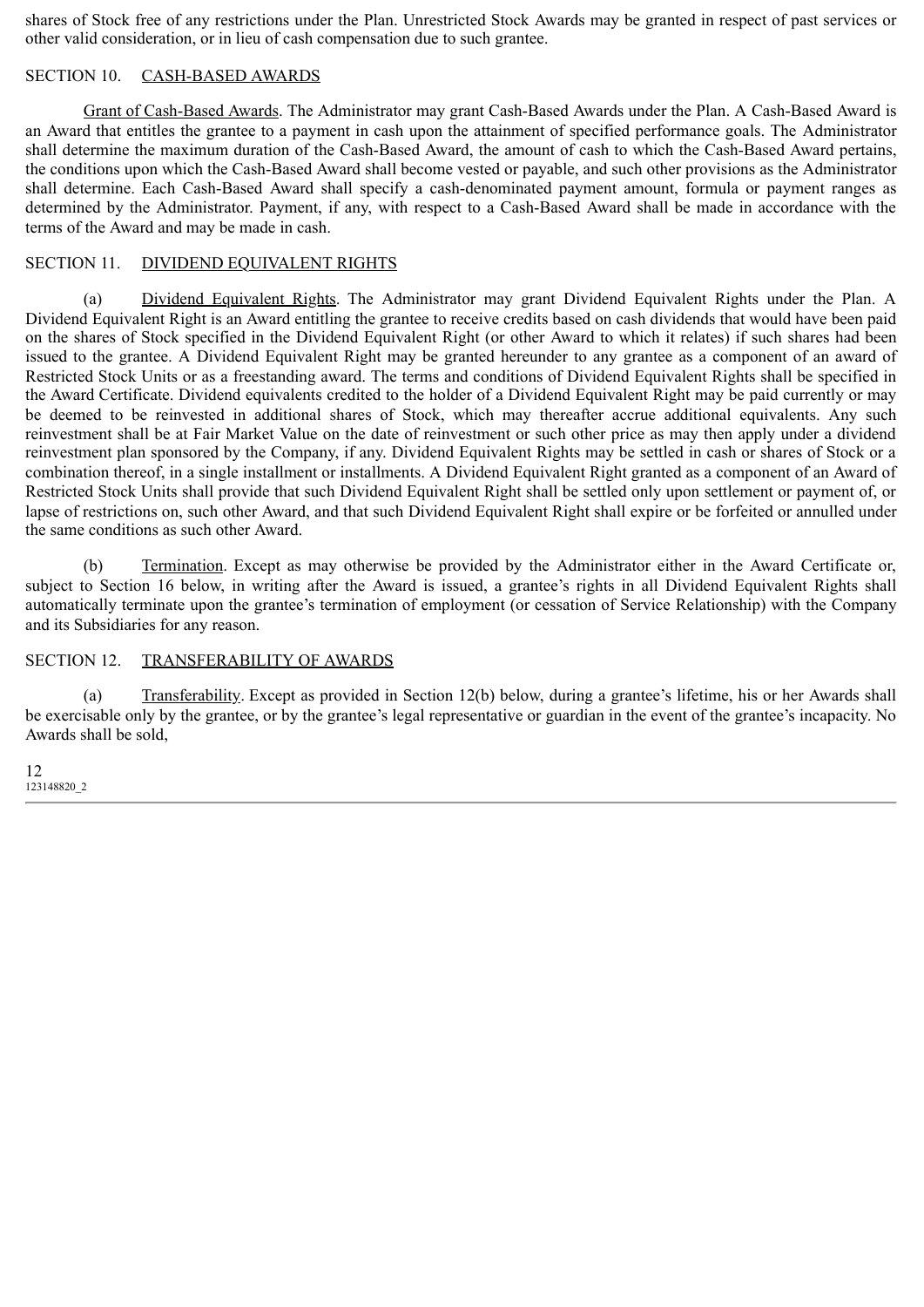assigned, transferred or otherwise encumbered or disposed of by a grantee other than by will or by the laws of descent and distribution or pursuant to a domestic relations order. No Awards shall be subject, in whole or in part, to attachment, execution, or levy of any kind, and any purported transfer in violation hereof shall be null and void.

(b) Administrator Action. Notwithstanding Section 12(a), the Administrator, in its discretion, may provide either in the Award Certificate regarding a given Award or by subsequent written approval that the grantee (who is an employee or director) may transfer his or her Non-Qualified Stock Options to his or her immediate family members, to trusts for the benefit of such family members, or to partnerships in which such family members are the only partners, provided that the transferee agrees in writing with the Company to be bound by all of the terms and conditions of this Plan and the applicable Award. In no event may an Award be transferred by a grantee for value.

(c) Family Member. For purposes of Section 12(b), "family member" shall mean a grantee's child, stepchild, grandchild, parent, stepparent, grandparent, spouse, former spouse, sibling, niece, nephew, mother-in-law, father-in-law, son-inlaw, daughter-in-law, brother-in-law, or sister-in-law, including adoptive relationships, any person sharing the grantee's household (other than a tenant of the grantee), a trust in which these persons (or the grantee) have more than 50 percent of the beneficial interest, a foundation in which these persons (or the grantee) control the management of assets, and any other entity in which these persons (or the grantee) own more than 50 percent of the voting interests.

(d) Designation of Beneficiary. To the extent permitted by the Company, each grantee to whom an Award has been made under the Plan may designate a beneficiary or beneficiaries to exercise any Award or receive any payment under any Award payable on or after the grantee's death. Any such designation shall be on a form provided for that purpose by the Administrator and shall not be effective until received by the Administrator. If no beneficiary has been designated by a deceased grantee, or if the designated beneficiaries have predeceased the grantee, the beneficiary shall be the grantee's estate.

#### SECTION 13. TAX WITHHOLDING

(a) Payment by Grantee. Each grantee shall, no later than the date as of which the value of an Award or of any Stock or other amounts received thereunder first becomes includable in the gross income of the grantee for Federal income tax purposes, pay to the Company, or make arrangements satisfactory to the Administrator regarding payment of, any Federal, state, or local taxes of any kind required by law to be withheld by the Company with respect to such income. The Company and its Subsidiaries shall, to the extent permitted by law, have the right to deduct any such taxes from any payment of any kind otherwise due to the grantee. The Company's obligation to deliver evidence of book entry (or stock certificates) to any grantee is subject to and conditioned on tax withholding obligations being satisfied by the grantee.

(b) Payment in Stock. The Administrator may require the Company's tax withholding obligation to be satisfied, in whole or in part, by the Company withholding from shares of Stock to be issued pursuant to any Award a number of shares with an aggregate Fair Market Value (as of the date the withholding is effected) that would satisfy the withholding amount due; provided,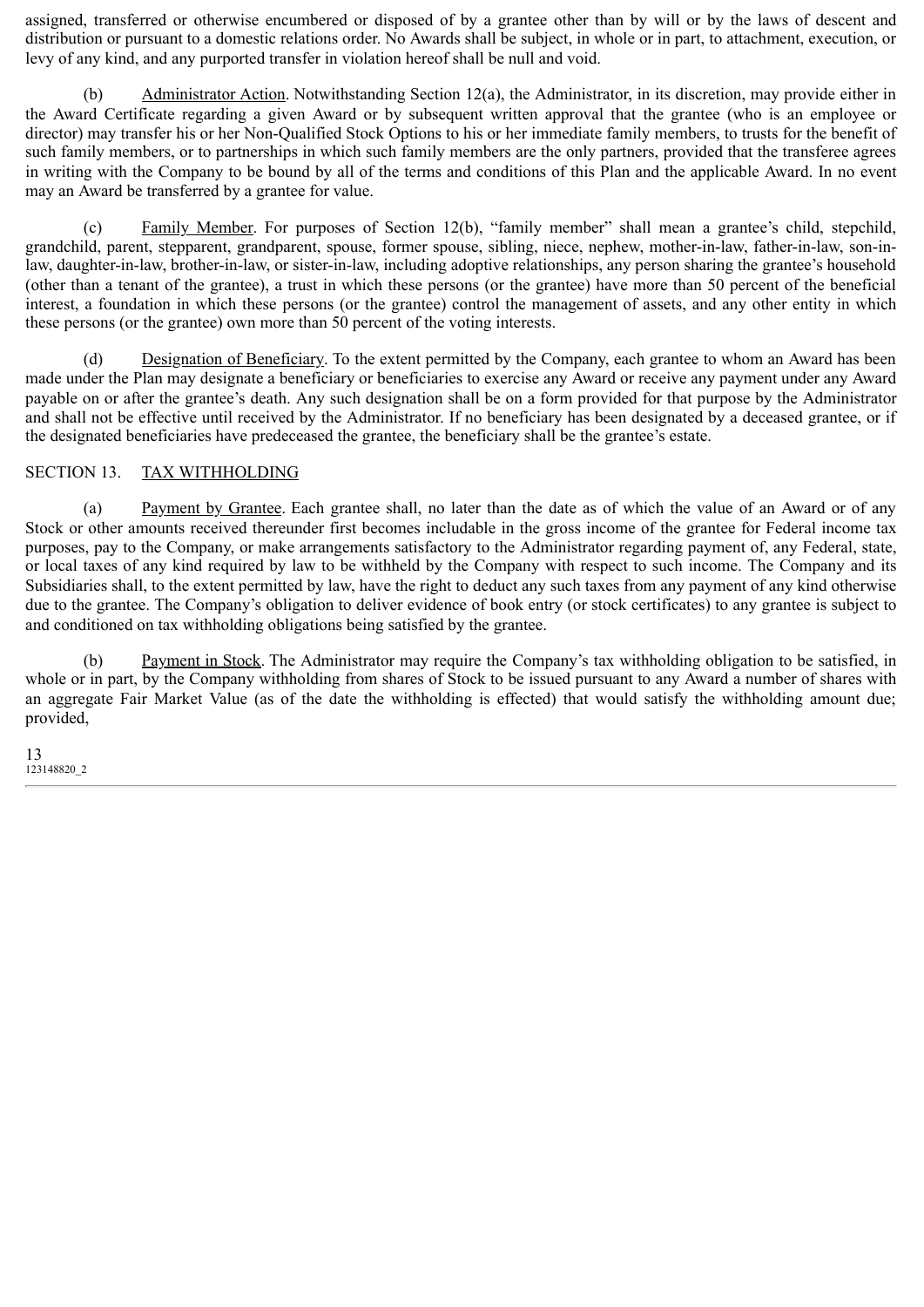however, that the amount withheld does not exceed the maximum statutory tax rate or such lesser amount as is necessary to avoid liability accounting treatment. For purposes of share withholding, the Fair Market Value of withheld shares shall be determined in the same manner as the value of Stock includible in income of the grantees. The Administrator may also require the Company's tax withholding obligation to be satisfied, in whole or in part, by an arrangement whereby a certain number of shares of Stock issued pursuant to any Award are immediately sold and proceeds from such sale are remitted to the Company in an amount that would satisfy the withholding amount due.

#### SECTION 14. SECTION 409A AWARDS

Awards are intended to be exempt from Section 409A to the greatest extent possible and to otherwise comply with Section 409A. The Plan and all Awards shall be interpreted in accordance with such intent. To the extent that any Award is determined to constitute "nonqualified deferred compensation" within the meaning of Section 409A (a "409A Award"), the Award shall be subject to such additional rules and requirements as specified by the Administrator from time to time in order to comply with Section 409A. In this regard, if any amount under a 409A Award is payable upon a "separation from service" (within the meaning of Section 409A) to a grantee who is then considered a "specified employee" (within the meaning of Section 409A), then no such payment shall be made prior to the date that is the earlier of (i) six months and one day after the grantee's separation from service, or (ii) the grantee's death, but only to the extent such delay is necessary to prevent such payment from being subject to interest, penalties and/or additional tax imposed pursuant to Section 409A. Further, the settlement of any 409A Award may not be accelerated except to the extent permitted by Section 409A.

#### SECTION 15. TERMINATION OF SERVICE RELATIONSHIP, TRANSFER, LEAVE OF ABSENCE, ETC.

(a) Termination of Service Relationship. If the grantee's Service Relationship is with an Affiliate and such Affiliate ceases to be an Affiliate, the grantee shall be deemed to have terminated his or her Service Relationship for purposes of the Plan.

(b) For purposes of the Plan, the following events shall not be deemed a termination of a Service Relationship:

(i) a transfer to the employment of the Company from an Affiliate or from the Company to an Affiliate, or from one Affiliate to another; or

(ii) an approved leave of absence for military service or sickness, or for any other purpose approved by the Company, if the employee's right to re-employment is guaranteed either by a statute or by contract or under the policy pursuant to which the leave of absence was granted or if the Administrator otherwise so provides in writing.

#### SECTION 16. AMENDMENTS AND TERMINATION

The Board may, at any time, amend or discontinue the Plan and the Administrator may, at any time, amend or cancel any outstanding Award for the purpose of satisfying changes in law or for any other lawful purpose, but no such action shall materially and adversely affect rights under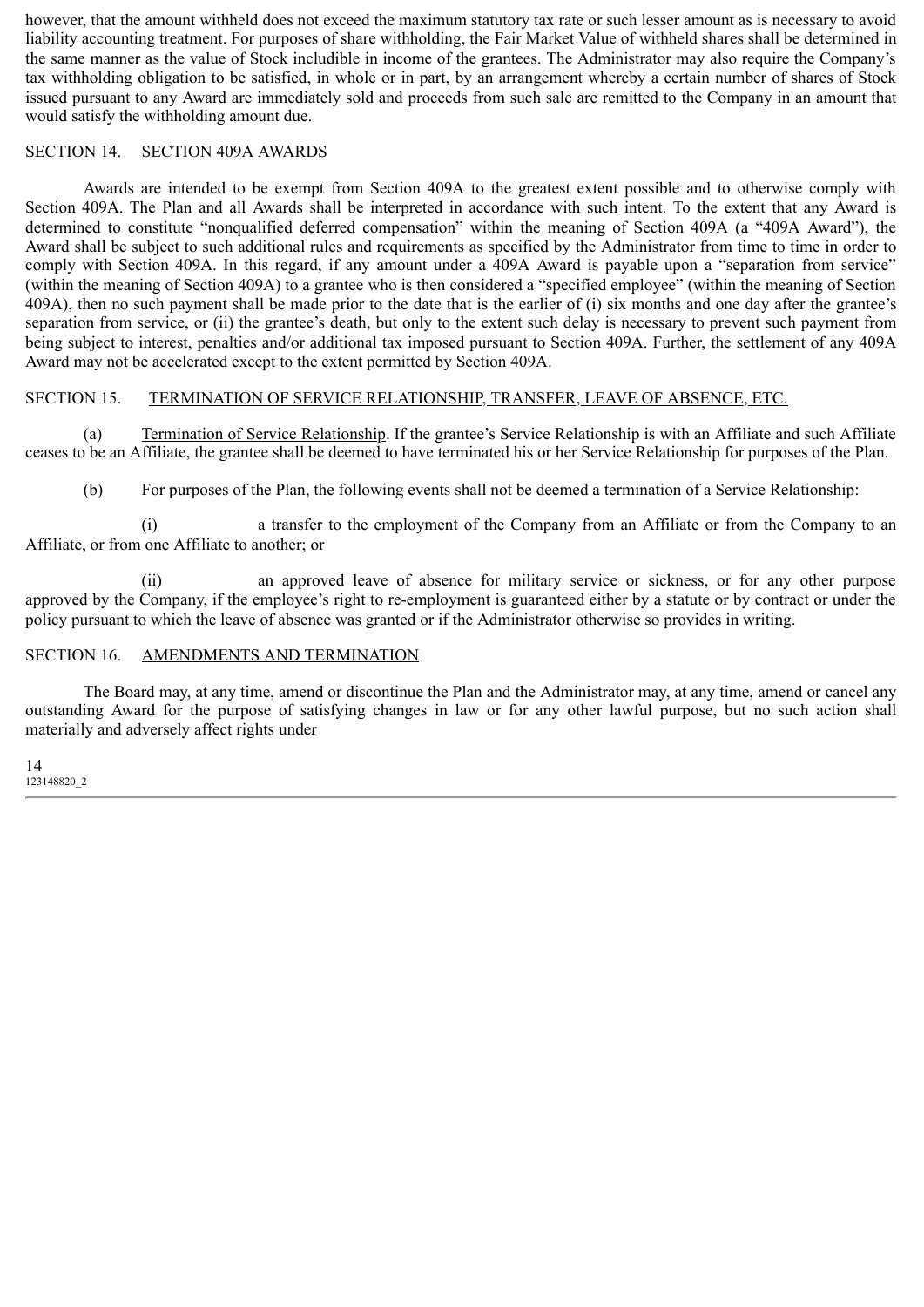any outstanding Award without the holder's consent. The Administrator is specifically authorized to exercise its discretion to reduce the exercise price of outstanding Stock Options or Stock Appreciation Rights or effect the repricing of such Awards through cancellation and re-grants. To the extent required under the rules of any securities exchange or market system on which the Stock is listed, to the extent determined by the Administrator to be required by the Code to ensure that Incentive Stock Options granted under the Plan are qualified under Section 422 of the Code, Plan amendments shall be subject to approval by Company stockholders. Nothing in this Section 16 shall limit the Administrator's authority to take any action permitted pursuant to Section  $3(b)$  or  $3(c)$ .

#### SECTION 17. STATUS OF PLAN

With respect to the portion of any Award that has not been exercised and any payments in cash, Stock or other consideration not received by a grantee, a grantee shall have no rights greater than those of a general creditor of the Company unless the Administrator shall otherwise expressly determine in connection with any Award or Awards. In its sole discretion, the Administrator may authorize the creation of trusts or other arrangements to meet the Company's obligations to deliver Stock or make payments with respect to Awards hereunder, provided that the existence of such trusts or other arrangements is consistent with the foregoing sentence.

#### SECTION 18. GENERAL PROVISIONS

(a) No Distribution. The Administrator may require each person acquiring Stock pursuant to an Award to represent to and agree with the Company in writing that such person is acquiring the shares without a view to distribution thereof.

(b) Issuance of Stock. To the extent certificated, stock certificates to grantees under this Plan shall be deemed delivered for all purposes when the Company or a stock transfer agent of the Company shall have mailed such certificates in the United States mail, addressed to the grantee, at the grantee's last known address on file with the Company. Uncertificated Stock shall be deemed delivered for all purposes when the Company or a Stock transfer agent of the Company shall have given to the grantee by electronic mail (with proof of receipt) or by United States mail, addressed to the grantee, at the grantee's last known address on file with the Company, notice of issuance and recorded the issuance in its records (which may include electronic "book entry" records). Notwithstanding anything herein to the contrary, the Company shall not be required to issue or deliver any evidence of book entry or certificates evidencing shares of Stock pursuant to the exercise or settlement of any Award, unless and until the Administrator has determined, with advice of counsel (to the extent the Administrator deems such advice necessary or advisable), that the issuance and delivery is in compliance with all applicable laws, regulations of governmental authorities and, if applicable, the requirements of any exchange on which the shares of Stock are listed, quoted or traded. Any Stock issued pursuant to the Plan shall be subject to any stop-transfer orders and other restrictions as the Administrator deems necessary or advisable to comply with federal, state or foreign jurisdiction, securities or other laws, rules and quotation system on which the Stock is listed, quoted or traded. The Administrator may place legends on any Stock certificate or notations on any book entry to reference restrictions applicable to the Stock. In addition to the terms and conditions provided herein, the Administrator may require that an individual make such reasonable covenants, agreements, and representations as the Administrator, in its discretion,